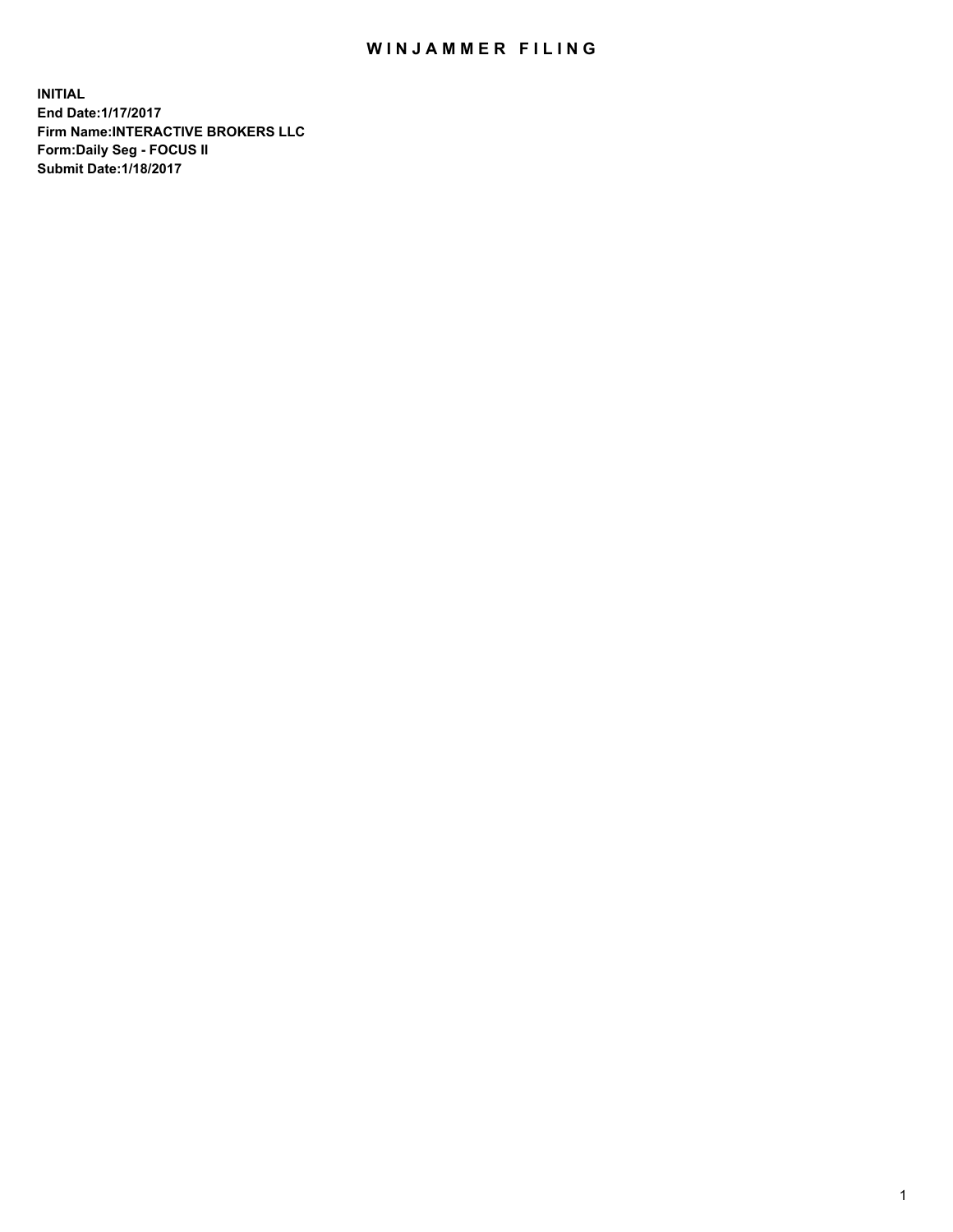## **INITIAL End Date:1/17/2017 Firm Name:INTERACTIVE BROKERS LLC Form:Daily Seg - FOCUS II Submit Date:1/18/2017 Daily Segregation - Cover Page**

| Name of Company<br><b>Contact Name</b><br><b>Contact Phone Number</b><br><b>Contact Email Address</b>                                                                                                                                                                                                                          | <b>INTERACTIVE BROKERS LLC</b><br><b>James Menicucci</b><br>203-618-8085<br>jmenicucci@interactivebrokers.c<br>om |
|--------------------------------------------------------------------------------------------------------------------------------------------------------------------------------------------------------------------------------------------------------------------------------------------------------------------------------|-------------------------------------------------------------------------------------------------------------------|
| FCM's Customer Segregated Funds Residual Interest Target (choose one):<br>a. Minimum dollar amount: ; or<br>b. Minimum percentage of customer segregated funds required:% ; or<br>c. Dollar amount range between: and; or<br>d. Percentage range of customer segregated funds required between: % and %.                       | $\overline{\mathbf{0}}$<br>0<br>155,000,000 245,000,000<br>00                                                     |
| FCM's Customer Secured Amount Funds Residual Interest Target (choose one):<br>a. Minimum dollar amount: ; or<br>b. Minimum percentage of customer secured funds required:%; or<br>c. Dollar amount range between: and; or<br>d. Percentage range of customer secured funds required between: % and %.                          | $\overline{\mathbf{0}}$<br>0<br>80,000,000 120,000,000<br>0 <sub>0</sub>                                          |
| FCM's Cleared Swaps Customer Collateral Residual Interest Target (choose one):<br>a. Minimum dollar amount: ; or<br>b. Minimum percentage of cleared swaps customer collateral required:% ; or<br>c. Dollar amount range between: and; or<br>d. Percentage range of cleared swaps customer collateral required between:% and%. | $\overline{\mathbf{0}}$<br>$\underline{\mathbf{0}}$<br>0 <sub>0</sub><br>0 <sub>0</sub>                           |

Attach supporting documents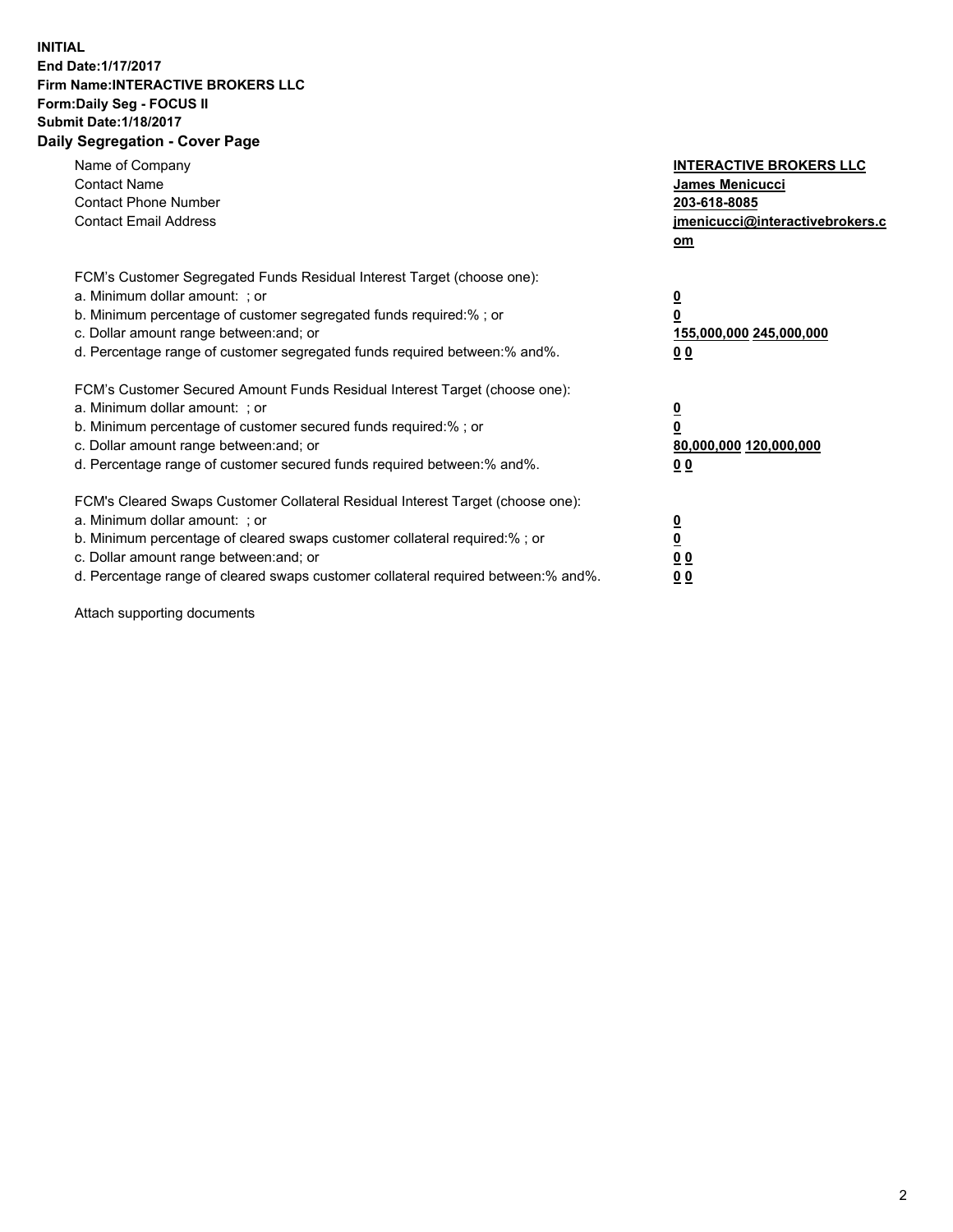## **INITIAL End Date:1/17/2017 Firm Name:INTERACTIVE BROKERS LLC Form:Daily Seg - FOCUS II Submit Date:1/18/2017 Daily Segregation - Secured Amounts**

| Foreign Futures and Foreign Options Secured Amounts                                         |                                                                                                                                                                                                                                                                                                                                                                                                                                                                                                                                                                                                                                                                                                                                                                                                                                                                                                                                                                                                                                                                                                                                                |
|---------------------------------------------------------------------------------------------|------------------------------------------------------------------------------------------------------------------------------------------------------------------------------------------------------------------------------------------------------------------------------------------------------------------------------------------------------------------------------------------------------------------------------------------------------------------------------------------------------------------------------------------------------------------------------------------------------------------------------------------------------------------------------------------------------------------------------------------------------------------------------------------------------------------------------------------------------------------------------------------------------------------------------------------------------------------------------------------------------------------------------------------------------------------------------------------------------------------------------------------------|
| Amount required to be set aside pursuant to law, rule or regulation of a foreign            | $0$ [7305]                                                                                                                                                                                                                                                                                                                                                                                                                                                                                                                                                                                                                                                                                                                                                                                                                                                                                                                                                                                                                                                                                                                                     |
| government or a rule of a self-regulatory organization authorized thereunder                |                                                                                                                                                                                                                                                                                                                                                                                                                                                                                                                                                                                                                                                                                                                                                                                                                                                                                                                                                                                                                                                                                                                                                |
| Net ledger balance - Foreign Futures and Foreign Option Trading - All Customers             |                                                                                                                                                                                                                                                                                                                                                                                                                                                                                                                                                                                                                                                                                                                                                                                                                                                                                                                                                                                                                                                                                                                                                |
| A. Cash                                                                                     | 345,280,890 [7315]                                                                                                                                                                                                                                                                                                                                                                                                                                                                                                                                                                                                                                                                                                                                                                                                                                                                                                                                                                                                                                                                                                                             |
| B. Securities (at market)                                                                   | $0$ [7317]                                                                                                                                                                                                                                                                                                                                                                                                                                                                                                                                                                                                                                                                                                                                                                                                                                                                                                                                                                                                                                                                                                                                     |
| Net unrealized profit (loss) in open futures contracts traded on a foreign board of trade   | 7,727,052 [7325]                                                                                                                                                                                                                                                                                                                                                                                                                                                                                                                                                                                                                                                                                                                                                                                                                                                                                                                                                                                                                                                                                                                               |
| Exchange traded options                                                                     |                                                                                                                                                                                                                                                                                                                                                                                                                                                                                                                                                                                                                                                                                                                                                                                                                                                                                                                                                                                                                                                                                                                                                |
| a. Market value of open option contracts purchased on a foreign board of trade              | 162,246 [7335]                                                                                                                                                                                                                                                                                                                                                                                                                                                                                                                                                                                                                                                                                                                                                                                                                                                                                                                                                                                                                                                                                                                                 |
| b. Market value of open contracts granted (sold) on a foreign board of trade                | -21,955 [7337]                                                                                                                                                                                                                                                                                                                                                                                                                                                                                                                                                                                                                                                                                                                                                                                                                                                                                                                                                                                                                                                                                                                                 |
| Net equity (deficit) (add lines 1.2. and 3.)                                                | 353,148,233 [7345]                                                                                                                                                                                                                                                                                                                                                                                                                                                                                                                                                                                                                                                                                                                                                                                                                                                                                                                                                                                                                                                                                                                             |
| Account liquidating to a deficit and account with a debit balances - gross amount           | 263,925 [7351]                                                                                                                                                                                                                                                                                                                                                                                                                                                                                                                                                                                                                                                                                                                                                                                                                                                                                                                                                                                                                                                                                                                                 |
| Less: amount offset by customer owned securities                                            | 0 [7352] 263,925 [7354]                                                                                                                                                                                                                                                                                                                                                                                                                                                                                                                                                                                                                                                                                                                                                                                                                                                                                                                                                                                                                                                                                                                        |
| Amount required to be set aside as the secured amount - Net Liquidating Equity              | 353,412,158 [7355]                                                                                                                                                                                                                                                                                                                                                                                                                                                                                                                                                                                                                                                                                                                                                                                                                                                                                                                                                                                                                                                                                                                             |
| Method (add lines 4 and 5)                                                                  |                                                                                                                                                                                                                                                                                                                                                                                                                                                                                                                                                                                                                                                                                                                                                                                                                                                                                                                                                                                                                                                                                                                                                |
| Greater of amount required to be set aside pursuant to foreign jurisdiction (above) or line | 353,412,158 [7360]                                                                                                                                                                                                                                                                                                                                                                                                                                                                                                                                                                                                                                                                                                                                                                                                                                                                                                                                                                                                                                                                                                                             |
| 6.                                                                                          |                                                                                                                                                                                                                                                                                                                                                                                                                                                                                                                                                                                                                                                                                                                                                                                                                                                                                                                                                                                                                                                                                                                                                |
| FUNDS DEPOSITED IN SEPARATE REGULATION 30.7 ACCOUNTS                                        |                                                                                                                                                                                                                                                                                                                                                                                                                                                                                                                                                                                                                                                                                                                                                                                                                                                                                                                                                                                                                                                                                                                                                |
| Cash in banks                                                                               |                                                                                                                                                                                                                                                                                                                                                                                                                                                                                                                                                                                                                                                                                                                                                                                                                                                                                                                                                                                                                                                                                                                                                |
| A. Banks located in the United States                                                       | $0$ [7500]                                                                                                                                                                                                                                                                                                                                                                                                                                                                                                                                                                                                                                                                                                                                                                                                                                                                                                                                                                                                                                                                                                                                     |
|                                                                                             | 0 [7520] 0 [7530]                                                                                                                                                                                                                                                                                                                                                                                                                                                                                                                                                                                                                                                                                                                                                                                                                                                                                                                                                                                                                                                                                                                              |
| Securities                                                                                  |                                                                                                                                                                                                                                                                                                                                                                                                                                                                                                                                                                                                                                                                                                                                                                                                                                                                                                                                                                                                                                                                                                                                                |
|                                                                                             | 406,978,541 [7540]                                                                                                                                                                                                                                                                                                                                                                                                                                                                                                                                                                                                                                                                                                                                                                                                                                                                                                                                                                                                                                                                                                                             |
|                                                                                             | 0 [7560] 406,978,541 [7570]                                                                                                                                                                                                                                                                                                                                                                                                                                                                                                                                                                                                                                                                                                                                                                                                                                                                                                                                                                                                                                                                                                                    |
|                                                                                             |                                                                                                                                                                                                                                                                                                                                                                                                                                                                                                                                                                                                                                                                                                                                                                                                                                                                                                                                                                                                                                                                                                                                                |
|                                                                                             | $0$ [7580]                                                                                                                                                                                                                                                                                                                                                                                                                                                                                                                                                                                                                                                                                                                                                                                                                                                                                                                                                                                                                                                                                                                                     |
|                                                                                             | $0$ [7590]                                                                                                                                                                                                                                                                                                                                                                                                                                                                                                                                                                                                                                                                                                                                                                                                                                                                                                                                                                                                                                                                                                                                     |
|                                                                                             | $0$ [7600]                                                                                                                                                                                                                                                                                                                                                                                                                                                                                                                                                                                                                                                                                                                                                                                                                                                                                                                                                                                                                                                                                                                                     |
|                                                                                             | $0$ [7610]                                                                                                                                                                                                                                                                                                                                                                                                                                                                                                                                                                                                                                                                                                                                                                                                                                                                                                                                                                                                                                                                                                                                     |
|                                                                                             | 0 [7615] 0 [7620]                                                                                                                                                                                                                                                                                                                                                                                                                                                                                                                                                                                                                                                                                                                                                                                                                                                                                                                                                                                                                                                                                                                              |
|                                                                                             |                                                                                                                                                                                                                                                                                                                                                                                                                                                                                                                                                                                                                                                                                                                                                                                                                                                                                                                                                                                                                                                                                                                                                |
|                                                                                             | $0$ [7640]                                                                                                                                                                                                                                                                                                                                                                                                                                                                                                                                                                                                                                                                                                                                                                                                                                                                                                                                                                                                                                                                                                                                     |
|                                                                                             | $0$ [7650]                                                                                                                                                                                                                                                                                                                                                                                                                                                                                                                                                                                                                                                                                                                                                                                                                                                                                                                                                                                                                                                                                                                                     |
|                                                                                             | $0$ [7660]                                                                                                                                                                                                                                                                                                                                                                                                                                                                                                                                                                                                                                                                                                                                                                                                                                                                                                                                                                                                                                                                                                                                     |
|                                                                                             | $0$ [7670]                                                                                                                                                                                                                                                                                                                                                                                                                                                                                                                                                                                                                                                                                                                                                                                                                                                                                                                                                                                                                                                                                                                                     |
|                                                                                             | 0 [7675] 0 [7680]                                                                                                                                                                                                                                                                                                                                                                                                                                                                                                                                                                                                                                                                                                                                                                                                                                                                                                                                                                                                                                                                                                                              |
|                                                                                             |                                                                                                                                                                                                                                                                                                                                                                                                                                                                                                                                                                                                                                                                                                                                                                                                                                                                                                                                                                                                                                                                                                                                                |
|                                                                                             | 68,468,832 [7700]                                                                                                                                                                                                                                                                                                                                                                                                                                                                                                                                                                                                                                                                                                                                                                                                                                                                                                                                                                                                                                                                                                                              |
|                                                                                             | $0$ [7710]                                                                                                                                                                                                                                                                                                                                                                                                                                                                                                                                                                                                                                                                                                                                                                                                                                                                                                                                                                                                                                                                                                                                     |
|                                                                                             | $-552,829$ [7720]                                                                                                                                                                                                                                                                                                                                                                                                                                                                                                                                                                                                                                                                                                                                                                                                                                                                                                                                                                                                                                                                                                                              |
|                                                                                             | 162,246 [7730]                                                                                                                                                                                                                                                                                                                                                                                                                                                                                                                                                                                                                                                                                                                                                                                                                                                                                                                                                                                                                                                                                                                                 |
|                                                                                             | -21,955 [7735] 68,056,294 [7740]                                                                                                                                                                                                                                                                                                                                                                                                                                                                                                                                                                                                                                                                                                                                                                                                                                                                                                                                                                                                                                                                                                               |
|                                                                                             | $0$ [7760]                                                                                                                                                                                                                                                                                                                                                                                                                                                                                                                                                                                                                                                                                                                                                                                                                                                                                                                                                                                                                                                                                                                                     |
|                                                                                             | $0$ [7765]                                                                                                                                                                                                                                                                                                                                                                                                                                                                                                                                                                                                                                                                                                                                                                                                                                                                                                                                                                                                                                                                                                                                     |
|                                                                                             | 475,034,835 [7770]                                                                                                                                                                                                                                                                                                                                                                                                                                                                                                                                                                                                                                                                                                                                                                                                                                                                                                                                                                                                                                                                                                                             |
| Page 1 from Line 8)                                                                         | 121,622,677 [7380]                                                                                                                                                                                                                                                                                                                                                                                                                                                                                                                                                                                                                                                                                                                                                                                                                                                                                                                                                                                                                                                                                                                             |
| Management Target Amount for Excess funds in separate section 30.7 accounts                 | 80,000,000 [7780]                                                                                                                                                                                                                                                                                                                                                                                                                                                                                                                                                                                                                                                                                                                                                                                                                                                                                                                                                                                                                                                                                                                              |
| Excess (deficiency) funds in separate 30.7 accounts over (under) Management Target          | 41,622,677 [7785]                                                                                                                                                                                                                                                                                                                                                                                                                                                                                                                                                                                                                                                                                                                                                                                                                                                                                                                                                                                                                                                                                                                              |
|                                                                                             | B. Other banks qualified under Regulation 30.7<br>A. In safekeeping with banks located in the United States<br>B. In safekeeping with other banks qualified under Regulation 30.7<br>Equities with registered futures commission merchants<br>A. Cash<br><b>B.</b> Securities<br>C. Unrealized gain (loss) on open futures contracts<br>D. Value of long option contracts<br>E. Value of short option contracts<br>Amounts held by clearing organizations of foreign boards of trade<br>A. Cash<br><b>B.</b> Securities<br>C. Amount due to (from) clearing organization - daily variation<br>D. Value of long option contracts<br>E. Value of short option contracts<br>Amounts held by members of foreign boards of trade<br>A. Cash<br><b>B.</b> Securities<br>C. Unrealized gain (loss) on open futures contracts<br>D. Value of long option contracts<br>E. Value of short option contracts<br>Amounts with other depositories designated by a foreign board of trade<br>Segregated funds on hand<br>Total funds in separate section 30.7 accounts<br>Excess (deficiency) Set Aside for Secured Amount (subtract line 7 Secured Statement |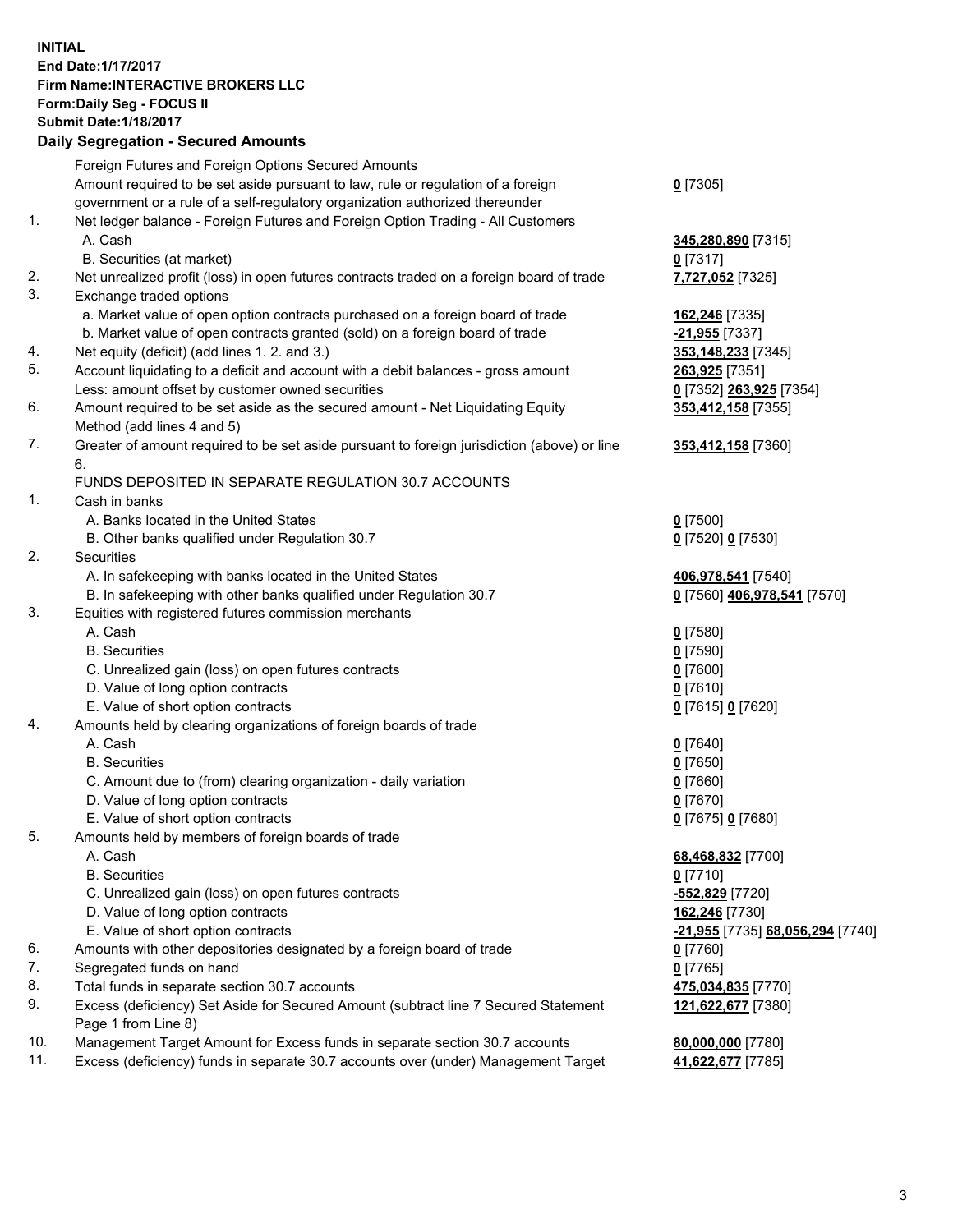**INITIAL End Date:1/17/2017 Firm Name:INTERACTIVE BROKERS LLC Form:Daily Seg - FOCUS II Submit Date:1/18/2017 Daily Segregation - Segregation Statement** SEGREGATION REQUIREMENTS(Section 4d(2) of the CEAct) 1. Net ledger balance A. Cash **3,188,929,251** [7010] B. Securities (at market) **0** [7020] 2. Net unrealized profit (loss) in open futures contracts traded on a contract market **26,538,107** [7030] 3. Exchange traded options A. Add market value of open option contracts purchased on a contract market **122,098,620** [7032] B. Deduct market value of open option contracts granted (sold) on a contract market **-202,220,856** [7033] 4. Net equity (deficit) (add lines 1, 2 and 3) **3,135,345,122** [7040] 5. Accounts liquidating to a deficit and accounts with debit balances - gross amount **170,364** [7045] Less: amount offset by customer securities **0** [7047] **170,364** [7050] 6. Amount required to be segregated (add lines 4 and 5) **3,135,515,486** [7060] FUNDS IN SEGREGATED ACCOUNTS 7. Deposited in segregated funds bank accounts A. Cash **67,803,001** [7070] B. Securities representing investments of customers' funds (at market) **2,120,608,034** [7080] C. Securities held for particular customers or option customers in lieu of cash (at market) **0** [7090] 8. Margins on deposit with derivatives clearing organizations of contract markets A. Cash **16,419,599** [7100] B. Securities representing investments of customers' funds (at market) **1,234,203,395** [7110] C. Securities held for particular customers or option customers in lieu of cash (at market) **0** [7120] 9. Net settlement from (to) derivatives clearing organizations of contract markets **8,054,446** [7130] 10. Exchange traded options A. Value of open long option contracts **122,095,596** [7132] B. Value of open short option contracts **-202,217,042** [7133] 11. Net equities with other FCMs A. Net liquidating equity **0** [7140] B. Securities representing investments of customers' funds (at market) **0** [7160] C. Securities held for particular customers or option customers in lieu of cash (at market) **0** [7170] 12. Segregated funds on hand **0** [7150] 13. Total amount in segregation (add lines 7 through 12) **3,366,967,029** [7180] 14. Excess (deficiency) funds in segregation (subtract line 6 from line 13) **231,451,543** [7190] 15. Management Target Amount for Excess funds in segregation **155,000,000** [7194] **76,451,543** [7198]

16. Excess (deficiency) funds in segregation over (under) Management Target Amount Excess